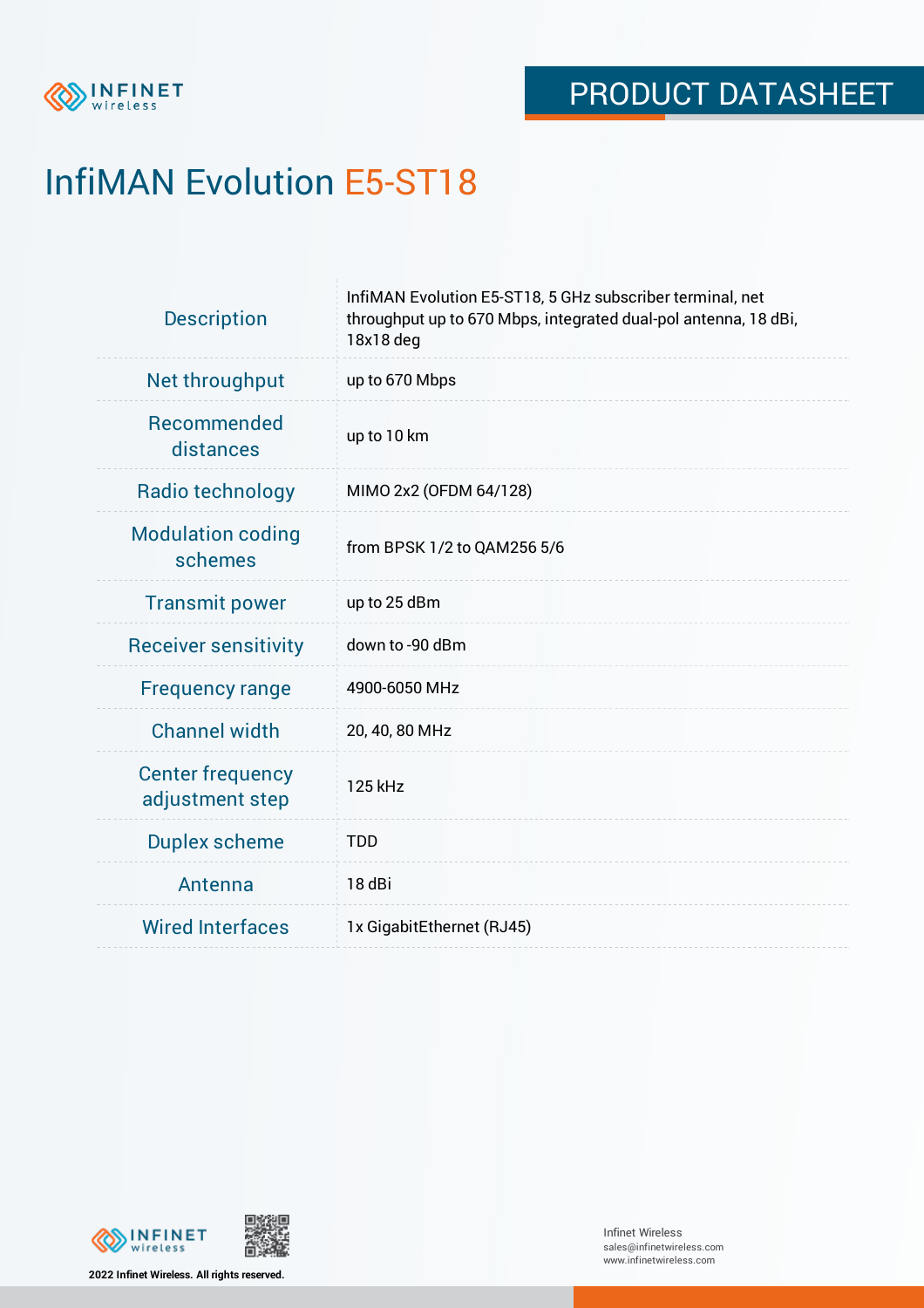

# InfiMAN Evolution E5-ST18

| Consumption                | up to 15 W                                                                                                                                                                                                                                                                                                                                                                                                                                        |                      |      |                 |  |  |
|----------------------------|---------------------------------------------------------------------------------------------------------------------------------------------------------------------------------------------------------------------------------------------------------------------------------------------------------------------------------------------------------------------------------------------------------------------------------------------------|----------------------|------|-----------------|--|--|
| <b>Power options</b>       | 90-240 VAC $\sim$ @ 50/60 Hz, ±4356 VDC                                                                                                                                                                                                                                                                                                                                                                                                           |                      |      |                 |  |  |
| <b>Outdoor Unit (ODU)</b>  | 188 x 188 x 45 mm, 1.3 kg                                                                                                                                                                                                                                                                                                                                                                                                                         |                      |      |                 |  |  |
|                            |                                                                                                                                                                                                                                                                                                                                                                                                                                                   |                      |      |                 |  |  |
| <b>Part Number Options</b> | Prefix                                                                                                                                                                                                                                                                                                                                                                                                                                            | Freq.<br><b>Band</b> | Ant. | Capacity        |  |  |
|                            | $\cal E$                                                                                                                                                                                                                                                                                                                                                                                                                                          | 5                    | 18   | 20<br>50<br>670 |  |  |
| <b>Part Number Example</b> | E5-ST18/06000 50                                                                                                                                                                                                                                                                                                                                                                                                                                  |                      |      |                 |  |  |
| <b>Packing List</b>        | - Outdoor unit E5-ST18 - 1 pcs.<br>- Power Supply IDU-CPE-G(24W) - 1 pcs.<br>- Power Cord - 1 pcs.<br>- Cable Gland - 1 pcs.<br>- Standard RJ-45 connector - 1 pcs.<br>- Shielded RJ-45 connector - 1 pcs.<br>- RJ-45 Plug Cap - 1 pcs.<br>$-$ Nut M6 DIN 934 A4 - 2 pcs.<br>$-$ Washer 6 DIN 125 A4 - 2 pcs.<br>$-$ Washer 6 DIN 127 A4 - 2 pcs.<br>- Threaded rod M6x90 DIN976 A4 - 2 pcs.<br>- Bracer - 1 pcs.<br>- Quick Start Guide - 1 pcs. |                      |      |                 |  |  |



**2022 Infinet Wireless. All rights reserved.**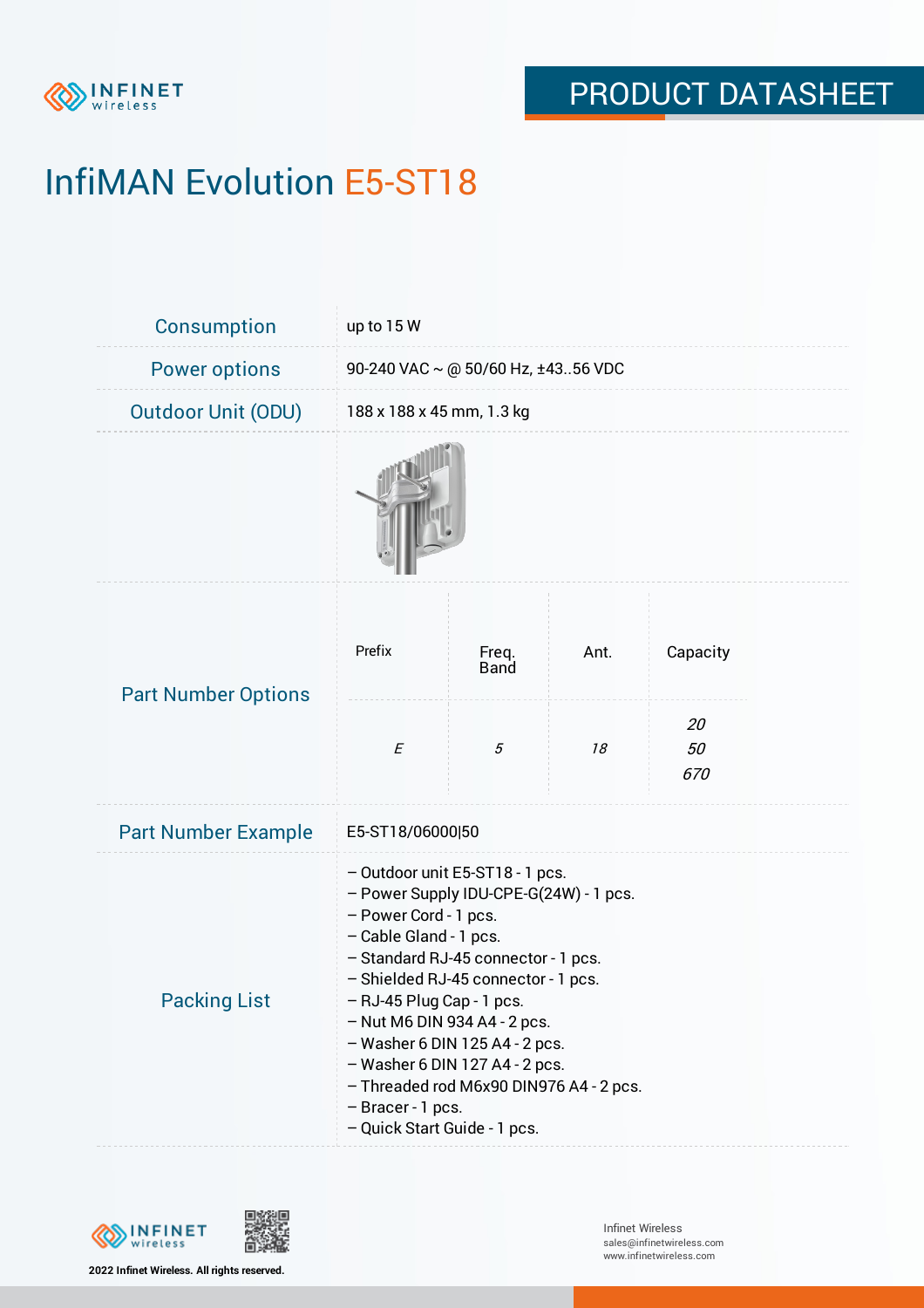

### PRODUCT DATASHEET

## InfiMAN Evolution E5-ST18

### Features

#### **RADIO**

- **Voice/RTP Aware Superpacketing**
- **DFS**
- **Automatic Bitrate Control** Þ
- Þ **Automatic Transmit Power Control**
- Þ **Automatic Distance Learning**
- Þ **Channel Time Adjustment**
- Þ **Spectrum Analyzer mode**
- Þ **Channel testing tools**

### **NETWORKING**

- **Ethernet-over-IP and IP-over-IP tunneling**
- Þ **ARP protocol support**
- **MAC/IP filtering** Þ
- **Full-fledged 2nd layer switch**
- Þ **RIPv2 / OSPFv2 /static routing**
- ٠ **L2/L3 Firewall**
- × **NAT (multipool, H.323-aware)**
- **DHCP client/server/relay**

#### **MANAGEMENT FEATURES**

- **Various Management Protocols: HTTP, HTTPS, SSH, Telnet, SNMP v1/2c/3 (MIB-II and proprietary MIBs)**
- **Graphical User Interface**
- **LED Indication: power status, wireless and wired link status, signal level**
- **Antenna alignment tool**
- ٠ **Automatic software update**
- **Online monitoring with proprietary EMS InfiMONITOR.**

### **QUALITY-OF-SERVICE**

- **17 priority queues**
- **IEEE 802.1p support**
- **IP TOS / DiffServ support**
- ٠ **Full voice support**
- **Traffic limiting (absolute, relative, mixed)** ٠
- **Traffic redirection**



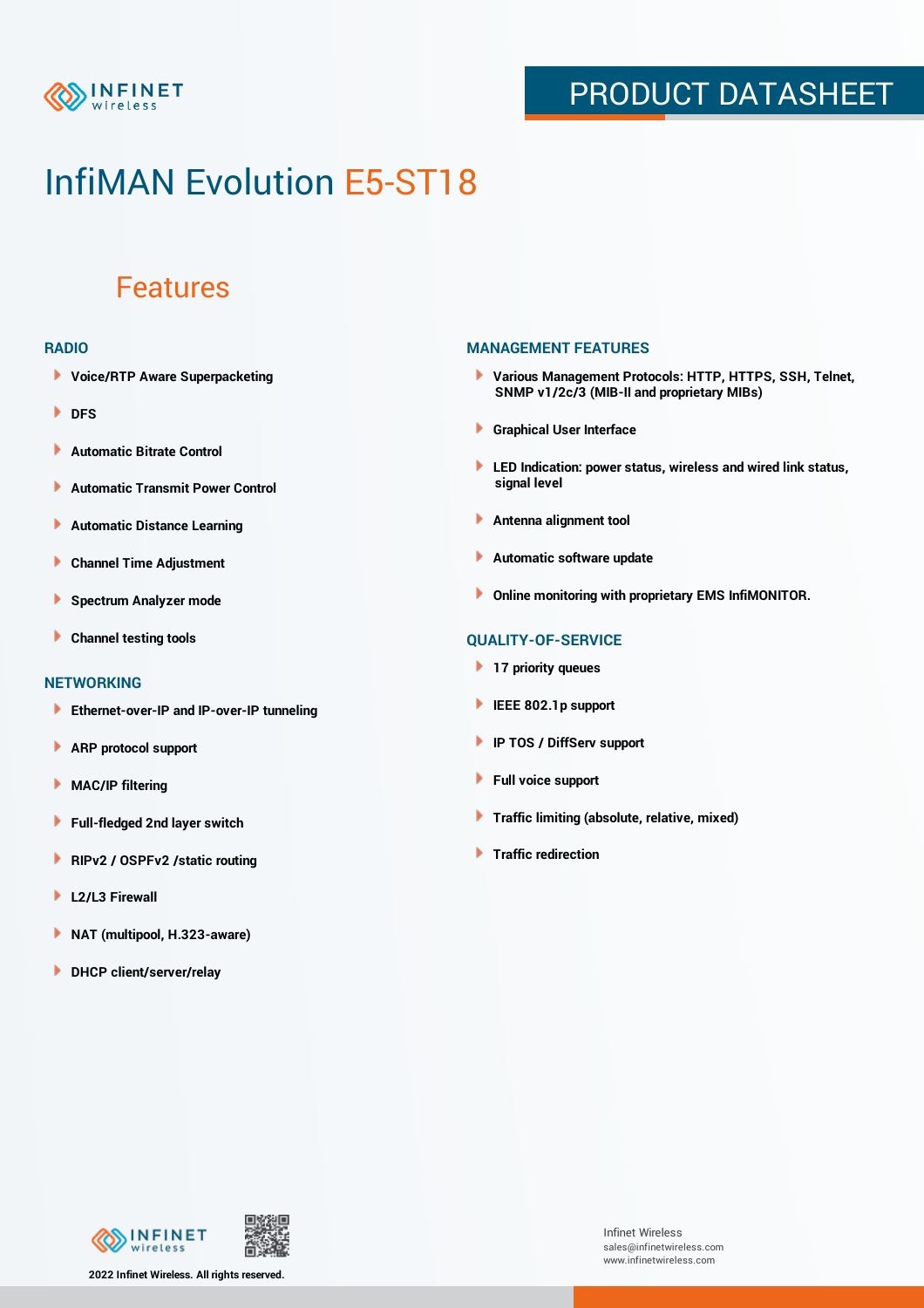

### PRODUCT DATASHEET

## InfiMAN Evolution E5-ST18

### Features

### **ENVIRONMENTAL**

- **Outdoor Units:**
	- operating temperature range -40..+60 °C, 100% humidity, condensing
	- IP66/IP67 compliant water and dust protection
	- wind load: 200 kph, survival
- ¥ **Indoor Unit:**
	- 0..+40 °C, 95% humidity, non-condensing

#### **SECURITY FEATURES**

- Þ **Storm/flood protection**
- Þ **Password protection**
- Þ **Secure command-line access via SSH protocol**

### **MAC**

- **Adaptive TDMA air protocol:**
	- Dynamic and fixed air frame duration
	- Subscriber activity aware scheduling
	- Permanent channel testing
- **Pseudo-radio interface:**
	- unique InfiNet Wireless feature to join InfiNet networks via 3rd party equipment
- **Automatic over-the-air firmware upgrade**

### **STANDARD COMPLIANCE**

- **Radio**
	- ETSI EN 301 893 v.2.1.1
	- ETSI EN 302 502 v.2.1.3
	- FCC Part 15.407

#### **EMC**

- ETSI EN 301 489-1 v.2.2.3
- ETSI EN 301 489-17 v.3.2.4
- FCC Part 15 Class B
- **Safety**
	- EN 62368-1:2014+A11:2017
	- EN60950-22:2017
	- EN62311:2008
- **RoHS (pending)**
	- EN IEC 63000:2018